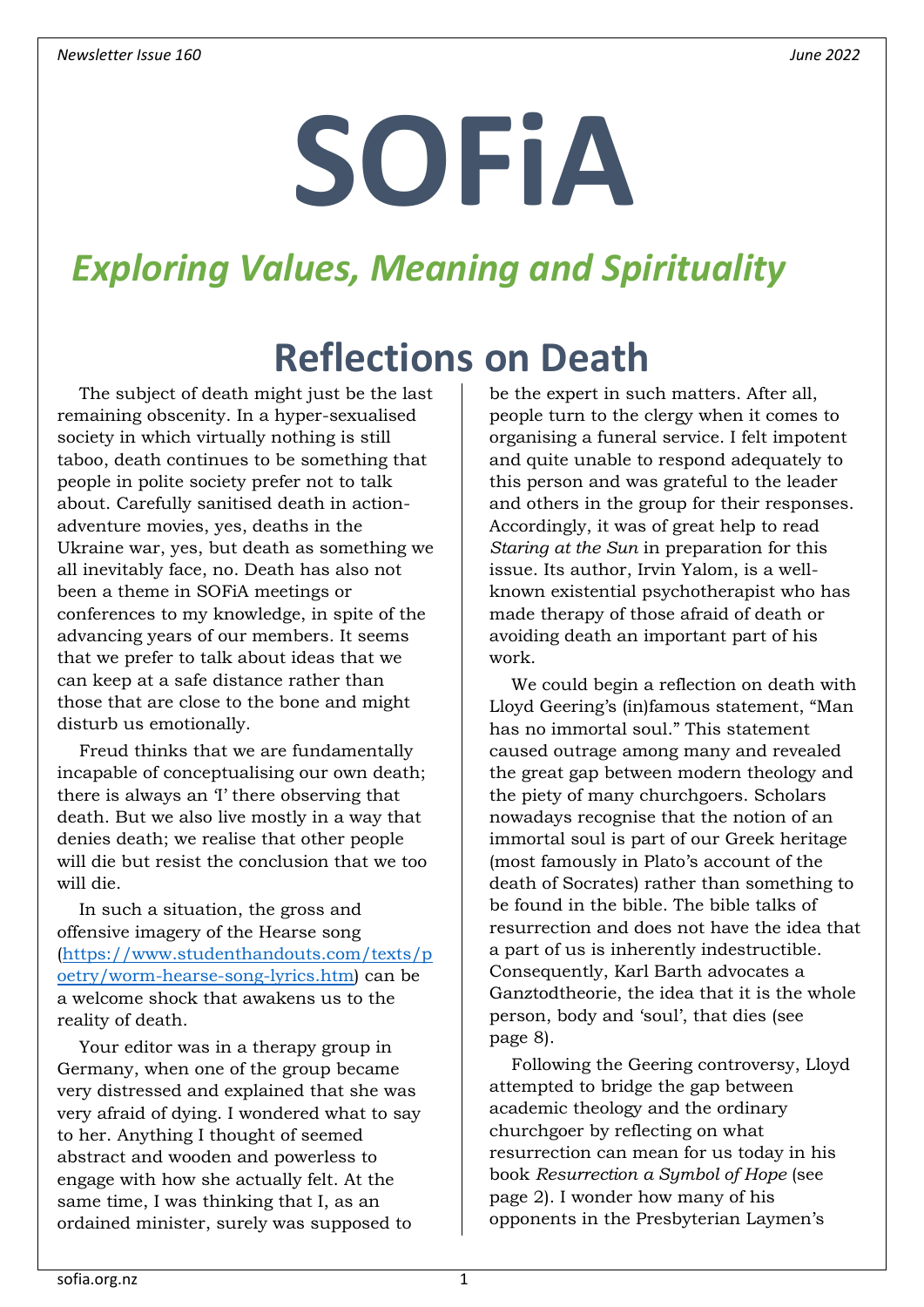Association actually read this book. I suspect very few.

If we don't have an immortal soul, what can we affirm in the face of death? We could begin with the ideas of Epicurus, whose philosophy aimed to help us overcome the fear of death. He wrote the following to Menoeceous:

Death, the most dreaded of evils, is therefore of no concern to us; for while we exist death is not present, and when death is present we no longer exist. It is therefore nothing either to the living or to the dead since it is not present to the living, and the dead no longer are.

This is a simple but elegant argument. As long as we exist, death is not there. Once death is there, we don't exist any more. So we and death have nothing in common. The only trouble is, the argument might make logical sense, but it doesn't make existential sense. Death exerts its influence on us long before the moment of death. We are aware of death throughout life. That is something that distinguishes us from animals (see pag[e9\)](#page-8-0). The emergence of self-awareness includes an awareness that our life will come to an end. As a result, death isn't just something that comes at the end. Rather, it casts a long shadow into life.

Some strive for a sort of symbolic immortality, whether by great achievements, through having children, or simply being part of a cultural achievement that outlasts a human lifespan. I've just visited the recently opened museum of Friedensreich Hundertwasser. This gives this pioneering artist a kind of immortality, providing a memorial for his views and achievements. But such recognition is only available for very few.

After trying to digest what theologians have to say about death, it is in many ways a welcome relief to turn to Irvin Yalom's book *Staring at the Sun* (see page [8\)](#page-7-1). Here we have many examples of people who were afraid of death and Yalom's efforts to provide them with therapy and to overcome the terror of death so that they are left with a simple fear of death, which they can live with. As an existential psychotherapist, Yalom does not sit serenely above his clients, untouched by their issues. Rather,

he too has death anxiety and has to work on it.

Death is not only about extinction or nothingness; it has a bundle of aspects: pain that may be associated with the process of dying, the loss of relationships and the ultimate aloneness that dying brings with it. *The Editor*

# <span id="page-1-0"></span>**The Dance of Death**

The dance of death (Danse macabre in French and Totentanz in German) is a theme that emerged in the Middle Ages, reaching its pinnacle in a series of woodcuts by Hans Holbein, created during the Reformation around 1523.

The woodcuts portray Death as a skeleton claiming its victims, each of which is a member of a specific social group, beginning with the pope, followed by the emperor and proceeding right down to the poor peasant at the bottom. The intention is to critique the pretensions of the rich and powerful and to assert that in death we are ultimately all equal. Interestingly, heaven and hell play no role in these woodcuts.

*The Editor*



The King, portrayed with a gluttonous excess of food and drink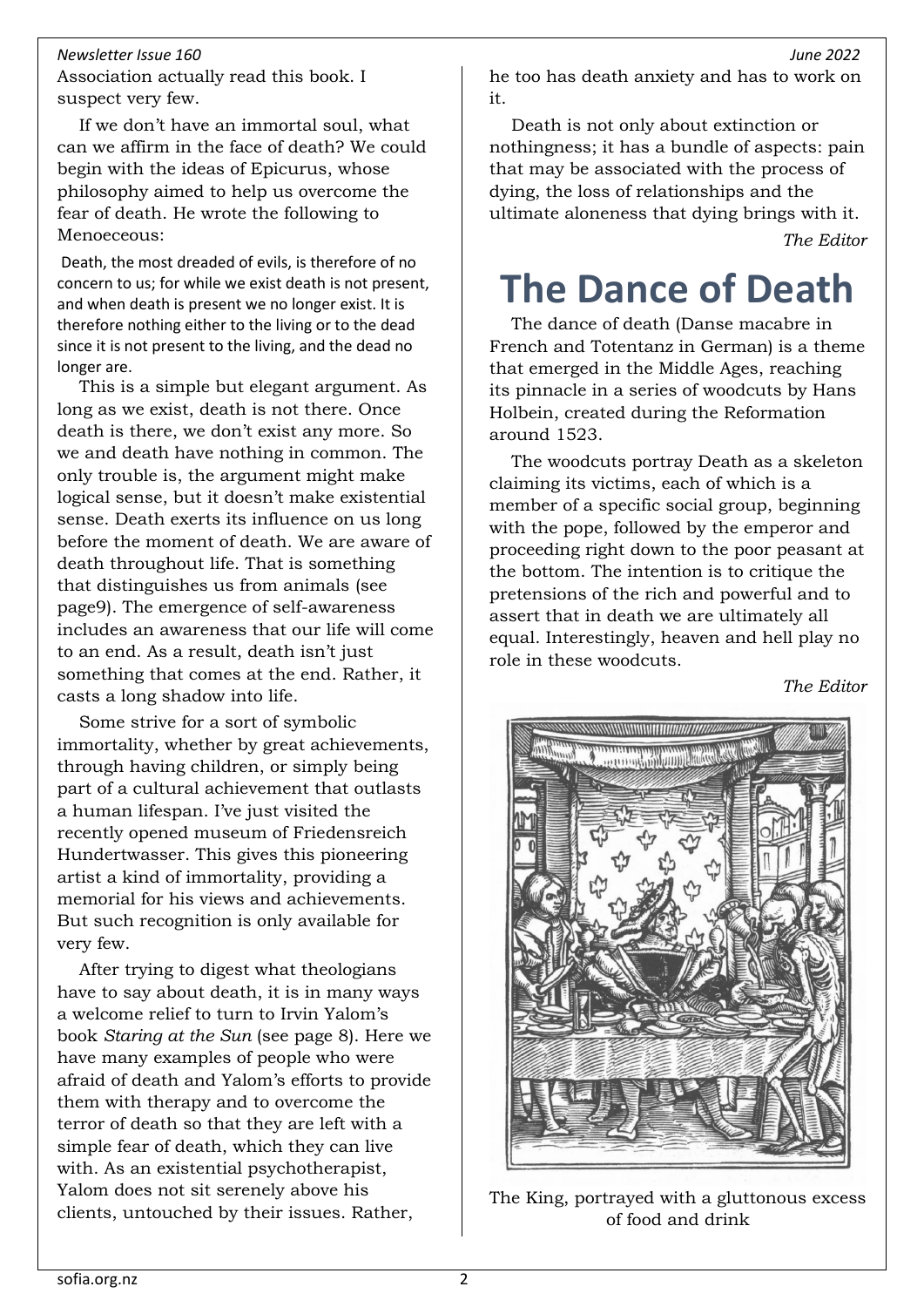# **About SOFiA**

<span id="page-2-0"></span>SOFiA (The Sea of Faith in Aotearoa) is a network of people interested in the non-dogmatic discussion of values, meaning and spirituality. We want to explore for ourselves what we can believe and how we can find meaning in our lives.

SOFiA is not a church: it is a forum for discussing ideas, experiences and perspectives. SOFiA itself has no creed; its members come from many faiths and from those with no attachment to any religious institution. If you are in sympathy with our aims, you are most welcome to join us; receive our Newsletter, attend a local group and/or come to our Conferences.

We follow similar organisations in the UK and Australia in taking our name from "Sea of Faith", the 1984 BBC TV series and book by the British religious academic, Don Cupitt.

### **Committee**

Our national Committee oversees the work of SOFiA. *Chairperson: Pete Cowley* 

[prcowley@gmail.com](mailto:prcowley@gmail.com) 13 Leith St Gisborne 4010

*Secretary:* John Thornley [johngill@inspire.net.nz](mailto:johngill@inspire.net.nz)

*Treasurer:* Pete Cowley [prcowley@gmail.com](mailto:prcowley@gmail.com)

*Membership Secretary and Webmaster*: Pete Cowley

*Local Groups Coordinator:* Mary Ellen Warren [mewarren1@gmail.com](mailto:mewarren1@gmail.com)

*Additional member:* Philip Grimmett

## **Newsletter Team**

**Editor**: Laurie Chisholm email [laurie.chisholm1@gmail.com](mailto:laurie.chisholm1@gmail.com) mobile 0212010302

*Copy Editors:* Shirley Dixon, Maria Cash, Yvonne Curtis and Jocelyn Kirkwood.

*Distribution* is by Peter Cowley.

**Address:** 62/68 Mountain Road Mount Wellington Auckland 1072

## **Life Members**

Sir Lloyd Geering ONZ, Don Cupitt (UK), Ian Harris, Suzi Thirwell, Yvonne Curtis and Peter Cowley. Also (deceased): Fred Marshall, Noel Cheer and Norm Ely

*Publication deadline* for the next Newsletter is 7 August 2022.

# **Contents**

| Zooming in on the Auckland Group 5 |  |
|------------------------------------|--|
|                                    |  |
|                                    |  |
|                                    |  |
|                                    |  |
|                                    |  |
|                                    |  |
|                                    |  |
|                                    |  |
|                                    |  |
|                                    |  |
|                                    |  |
|                                    |  |
| Stations on the Road to Freedom12  |  |

I am looking forward To become humus myself Buried naked without coffin Under a beech tree planted by myself On my land in Aotearoa

The interment should take place Without a coffin, wrapped in a shround, In a layer of earth at least 60 cm thick. A tree should be planted on top of the grave To guarantee that the deceased will live on symbolically as well as in reality.

A dead person is entitled to reincarnation In the form of, for example, a tree That grows on top of him and through him. The result would be a sacred Forest of Living dead.

A Garden of the Happy Dead.

Friedensreich Hundertwasser on his burial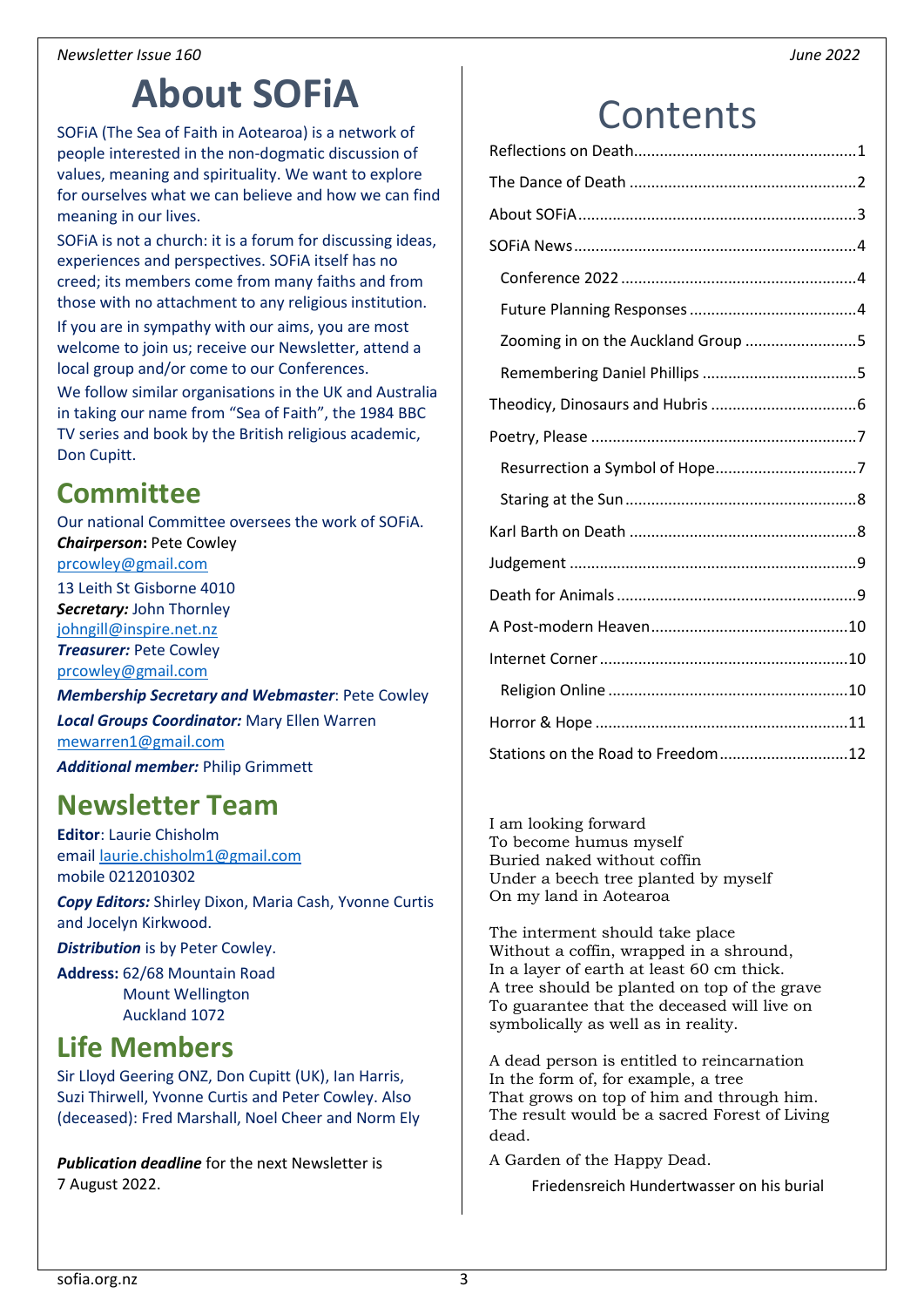# <span id="page-3-0"></span>**SOFiA News**

#### <span id="page-3-1"></span>**Conference 2022**

We are now back on track to have an annual conference:

#### *Spirituality for a Sustainable Future*

7-8 October 2022. St Andrews on the Terrace, Wellington.

A flyer and a registration form have been sent out with this newsletter.

#### <span id="page-3-2"></span>**Future Planning Responses**

The Management Committee reports on responses between December 2021 and May 2022.

Names of individuals & home area

**David Chilvers, Christchurch**: drawn to Buddhism that emphasises 'right living' rather than 'a set of beliefs'. Favours more use of Zoom meetings rather than trying to maintain SoF branches – which is a real struggle.

**Noeline Watson, Central Otago**, likes: 'Is Science the new Religion' and recommends the DVD from 'Living the Questions' stable of DVDs.

**John (and Judy) Keall**, Hamilton: Thanks the Management team 'for the good work u guys are doing'. I would like to see a spiritual basis for all topics: or it just becomes secular debating.

**Brian Ellis, Auckland**: (sent 2 responses covering material wider than future programming). Very positive about Newsletter and says it needs more marketing – more freely available, sample copies and articles sent to churches, libraries, bookshops. Four key roles for SOF: 1: Newsletter 2. Support local groups 3. Organise events where members can meet together e.g. conferences 4. Ensure membership remains sustainable. Topics for future confs: My pennyworth would be: Future Church: How does the church need to change to face the future?

**Stephen Warnes, Auckland**: Hope I don't sound negative but here goes: Oldies organising a conf. for young ones is naïve!

You sign yourselves as the SOFiA national committee and insofar as *Sophia* =wisdom, then all topics are fair game – so long as they have potential to impart wisdom of some kind. Do oldies want to travel the length of the country for one overnight conference – not me! However it is quality not quantity that counts, so even I might travel a long way to engage with a mind from which I felt I might gain some wisdom. I would like to be encouraging, but in this I think I have failed.

**Shirley Dixon, Wellington**, endorses points made by Stephen: My feeling is that the clientele of SoF is what Spong called the Church Alumni society, and, as very few of the younger generation ever belonged to a church, much less left it, then they are unlikely to come across or to want what SoF has to offer. I recommend concentration on the concerns of the elderly. As death advances with increasing rapidity I find I am increasingly interested in such issues and appreciate the mental and spiritual stimulation provided by SoF (and the Ephesus groups to which I belong). Very supportive of the Newsletter.

**John Warren, Hawkes Bay**: Good keynote speaker a good idea. I like previous format at conferences: group discussions after keynote talks, report back, final summary including feedbacks and presenters' thoughts. Issues? Should religion be divisive or inclusive? Silos of denominations or otherwise? Future of institutional religion only maintained by Roman Catholics and Muslims, favouring a very literal and fundamentalist faith – but they are losing members. Unitarian church does have strong faith focus, but their numbers are very small and aged, like rest of us. Endorses what both Shirley and Stephen say: that young people will not be attracted to SoF talkshops, as they are not living the consequences of being brought up with a belief that they have now rejected. The topics listed under 'Being Human' seems a good focus. But we should be sure to have that mean that to be human is to be a part of the ecosphere and part of Gaia.

**Maureen and William Roxburgh**, Paraparaumu: As a couple of 'oldies' we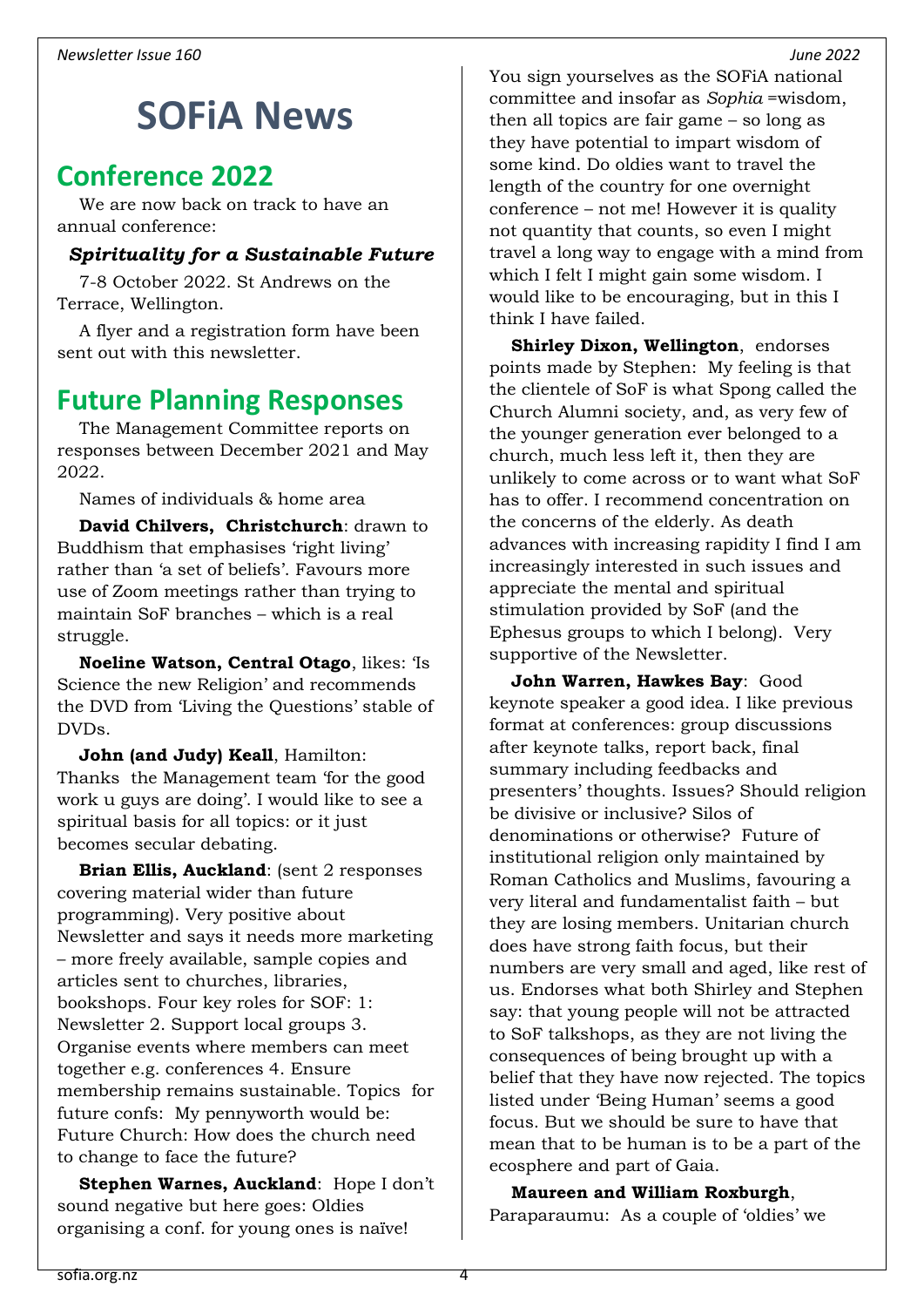would prefer the topic 'Being a Human', but we appreciate that if you are trying to attract the younger generation, 'the internet/digital world' would be more suitable.

**Brian Lilburn, Christchurch**: A list of current thoughts on 'Life in this world'

NZ politics should be peace-making and non-aligned. We have to wind down capitalism and unite in a 'new' re-formed communism that would prevent the collapse of civilisation and relieve the 'weight' we are putting on the planet's capacity to preserve life. Some influence of India on early Christianity and the Bible? 'The wise men from the East!' Although Catholicism can change (and in Germany it certainly is!), I believe the 'best' to be found in Christianity is in Gnosticism. Buddhism could well be 'modernised' somewhat, with a greater emphasis on Zen and the Tao. Respectful criticism should not come too hard on the worth of Islam, and in the way the Prophet Mohammed was inspired by what came to him 'from above' – thus for him to write the C'ran. His writings formed a centre of reference for the development of the more broadly humanistic Sufism, impressive in storytelling, humour, and wisdom!

**Margaret Springett, New Plymouth**: So, for me, What is the focus without a God? How can life be meaningful in such a destructive world, where power-over seems to be its focus, even in our own country? What's happened to love your neighbour? Is the 'Be Kind' a replacement? What can be done in such a violent world? When you're getting old, or are old, you want it all to be over. Life appeared to be so different when we were young. What's it like when you're under attack either in Ukraine or Russia! I thought we'd got all past that. But I digress. For the time being, I shall continue gardening and painting and have coffee with friends, to keep my sanity. 'Go well for all manner things shall be well' – so long as you don't read or watch the news!

**Pete Cowley/Bev Smith, Gisborne**: group is looking at keynote speakers who might be guests on Zoom talks. Anne Salmond was a possible speaker suggested.

**Summing up the key issues raised:**

Can we find topics that both elderly and young would find relevant to their lives?

There is significant overlap in our 3 themes: Science/Internet world/Being Human.

How to allow members to access and participate in their learning? 'Online' and 'Live' both have a place.

Notes by John Thornley (Secretary, Management Committee)

## <span id="page-4-0"></span>**Zooming in on the Auckland Group**

You are now able to attend meetings of the Auckland group virtually, using Zoom. This will be of particular value to those whose local group is no longer meeting.

Sunday 19 June 4 pm Science and Faith with Dr Harold Coop

Sunday 21 August 4 pm. A video from the BBC TV series Sea of Faith, featuring Don Cupitt

In contrast to previous years, you will be able to attend by Zoom, either from home, or from your local group.

To join a SOFiA Zoom meeting:

[https://us02web.zoom.us/j/8272650629](https://us02web.zoom.us/j/82726506291?pwd=djllMDcwSlpOVkh5aUJ2bXdtRE40Zz09) [1?pwd=djllMDcwSlpOVkh5aUJ2bXdtRE40Zz](https://us02web.zoom.us/j/82726506291?pwd=djllMDcwSlpOVkh5aUJ2bXdtRE40Zz09) [09](https://us02web.zoom.us/j/82726506291?pwd=djllMDcwSlpOVkh5aUJ2bXdtRE40Zz09)

Meeting ID: 827 2650 6291 Passcode: 003765

#### <span id="page-4-1"></span>**Remembering Daniel Phillips**

Daniel was a long-standing member of the Sea of Faith. About 30 years ago, there was an Invercargill group of about eight (who'd have thought it in conservative Southland!) in which Daniel was active. He was also briefly on the national committee and active in U3A. He worked as a pharmacist at Southland Hospital. We remember him from national conferences as a really nice and friendly person.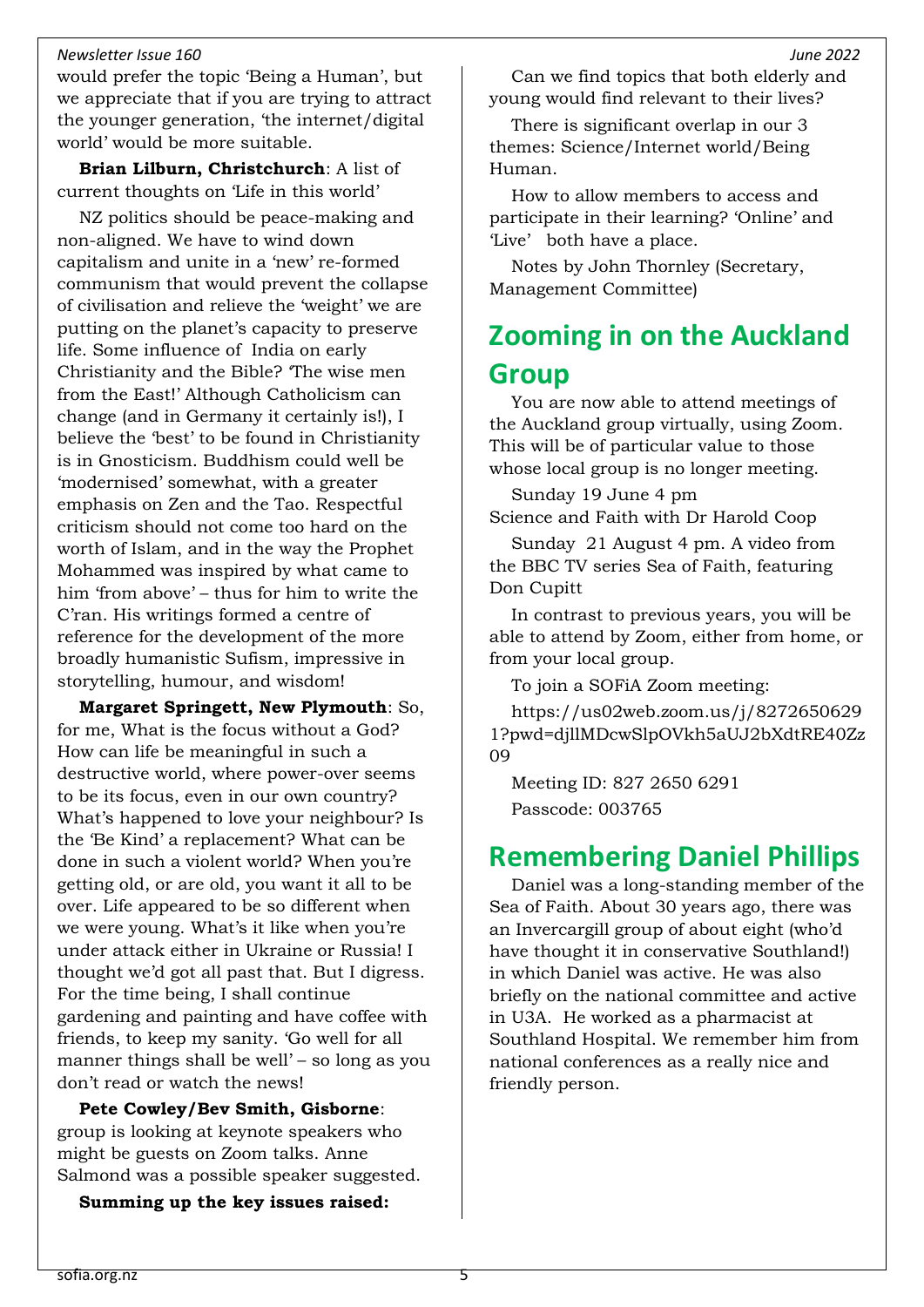# <span id="page-5-0"></span>**Theodicy, Dinosaurs and Hubris**

I have been watching the excellent series of university-level lectures presented by Professor Matt MCormick from the Department of Philosophy at California State University, Sacramento, which I access at: [https://www.youtube.com/playlist?list=PL5QA](https://www.youtube.com/playlist?list=PL5QAvmnRlfhYN3acEc50HuSJa58fCvazV) [vmnRlfhYN3acEc50HuSJa58fCvazV](https://www.youtube.com/playlist?list=PL5QAvmnRlfhYN3acEc50HuSJa58fCvazV).

The subject of the twenty-six lectures is: "God, Belief and the Philosophy of Religion" which is an overview of the views people take about God (or no God). While I say that I have been watching these lectures, studying would perhaps be a better descriptor, as I take notes, re-read, re-watch, think about, and try to absorb the information.

The content of and questions posed in these lectures has really made me think and I would love to have someone with whom to seriously discuss ideas that I am grappling with. Each day, when my husband was alive, we read together a chapter from a book of religious philosophy and followed this by discussing ideas that had arisen. But, now that I am a widow, I don't have that special 'someone' on hand, so I hope some readers of this newsletter will respond – perhaps by a letter to the Editor - and help me out.

My first question arose from McCormick's lecture that dealt with the philosophical arguments for the existence of God of Richard Swinburne (born 1934), who is an Emeritus Professor of Philosophy at Oxford University. In discussing the creation of the world and of humans, Swinburne accepts the process of evolution as an explanation of how life developed within natural law. However, he has serious doubts that the world could have evolved as it is without the guiding hand of God. He says that we could not expect any of this to occur by random chance, as the odds are astronomically small that they would. Swinburne appears to be implying that these natural laws and processes were made intentionally by God to allow the evolution of life and human beings. And I agree that the odds of this would seem

to be incredibly small without a guiding hand.

However, how do we know that human beings (among other things) were the intended outcome of the process of evolution? Swinburne seems to beg the question; after all, random chance would result in *some* sort of outcome, and the odds would be small only if you had a preconceived expectation of a particular outcome. What if the evolution of humans was not 'planned', that evolution wasn't guided by the hand of God, and that we are just the serendipitous outcome of the processes and circumstances?

So, how do I resolve this dilemma?

A second question arose from Matt McCormick's lecture on theodicy - the problem of evil. The proposition is that if God exists, and he is omnipotent, omniscient & omnibenevolent, how does one explain the presence of evil that causes pain and suffering in sentient beings in the world?

Sentience is the capacity to experience [feelings](https://en.wikipedia.org/wiki/Emotion) and sensations, including to feel pain and to suffer. McCormick noted that there are a lot of beings other than humans that are prone to suffering. This means that it has not been only during the comparatively small number of thousands of years that homo sapiens has existed, but for millions of years, that animals and proto-humans have experienced pain and suffering. McCormick gave the particular example of the dinosaurs which had the neural structures that enabled them to experience pain. McCormick then posed the question as to why God would tolerate dinosaur pain? At first I was puzzled, but then realised that this was a very important question in relation to the theodicies humans develop.

Christian theodicies are largely based on the formulations of **[Irenaeus](https://en.wikipedia.org/wiki/Irenaeus)** (early C2-early C3) who proposed that the existence of evil is necessary for humans to achieve moral perfection. He argued that, as humans have free will, evil exists to allow humans to develop as moral agents. In C20, John [Hick](https://en.wikipedia.org/wiki/John_Hick) (1922 – 2012), a very influential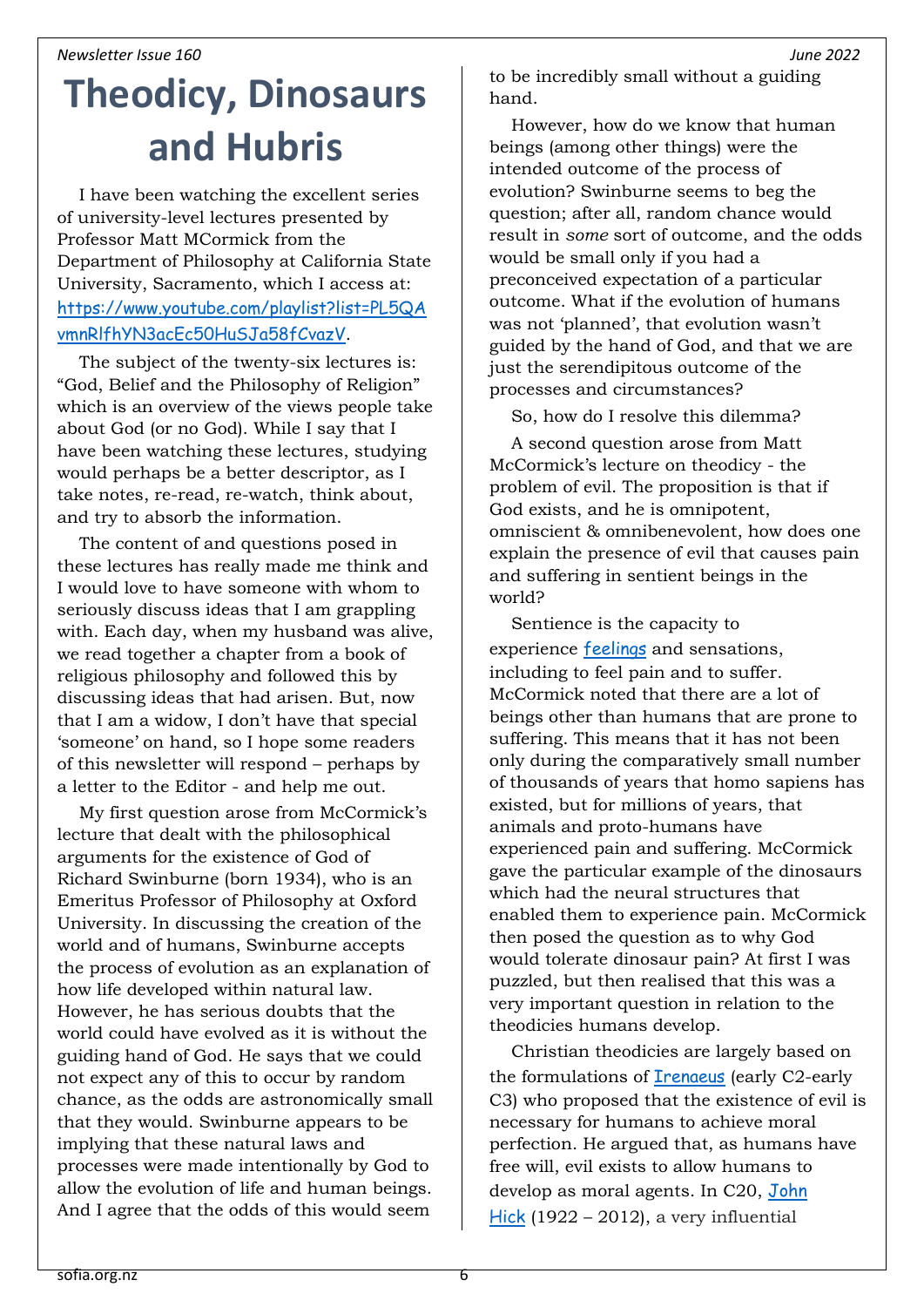Christian philosopher, developed Irenaeus's 'soul-making' theodicy and argued that human goodness, which enables the following of God's will, is developed through the experience of evil and suffering. Therefore, suffering is not truly bad as it is through the evil of the suffering we experience that makes our souls better.

Which brought me back to the question about why God would tolerate dinosaur pain and suffering. I was faced with the problem that dinosaurs, though sentient, were (I presume) not developed enough to have a moral sense, or to consciously exercise freedom of choice. Following what I saw as a logical train of thought, I theorised any explanation of theodicy should thus apply to sentient animals as well as to humans. I know what hubris is, yet am faced with the realisation that two thousand years of Christian theodicy, and the formulations of all those philosopher and theologians, has brought us no closer to understanding the problem of evil.

So how do I resolve this dilemma?

Shirley Dixon

<span id="page-6-0"></span>You are warmly invited to comment on either of the two dilemmas that Shirley poses. *The Editor*

# **Poetry, Please**

Philip Grimmett invites you to submit any poems you have written. You can email him at [grimmettphil@gmail.com](mailto:grimmettphil@gmail.com) or mail them to:

P Grimmett 34 Madras Street Khandallah Sellington 6035

If you would like to discuss anything with Philip, contact him at 021977834.

Expect more poems in future newsletters.

#### <span id="page-6-1"></span>**Resurrection a Symbol of Hope**

By Lloyd Geering. 1971

This book was published shortly after the Geering controversy found its provisional resolution when the Presbyterian General Assembly distanced itself from his views. The book is Lloyd's response to the controversy and his aim is to explain the problems with the traditional Easter message as revealed by modern biblical scholarship and to explore how it can still be a symbol of hope. A great gap has emerged between academic theology and the person in the pew and Lloyd wants to explain that theology to the ordinary person.

In Part 1 he explains how the traditional doctrine of Jesus' bodily resurrection has collapsed. By carefully looking at Paul's writing and Mark's gospel (the oldest), he reveals inconsistencies that point to the development of a tradition that began with appearances rather than an empty tomb and that was not wedded to a bodily resurrection, as later became the standard version. It is no longer possible to regard the empty tomb story as resting on a firm historical basis.

His conclusion is that "in the Gospels we have four versions of a developing legend which grew up as a consequence of an Easter faith which was already held" (p 61). There were different views of resurrection in the NT; a physical, bodily resurrection and a more "spiritual" resurrection of a glorified Jesus. Christianity can live without a rigid and materialistic view of resurrection, making us free to explore its meaning.

In Part II he reveals to us that resurrection is not something that suddenly arrived with the Easter story, but that it was a widespread idiom common to ancient Near Eastern cultures. It was something connected with the harvest, which was experienced as a kind of dying at harvest time and rising again in Spring, which brought about the blossoming of new life.

Ancient Israel initially had no hope for an existence after death; the dead had a shadowy existence in Sheol, the underworld.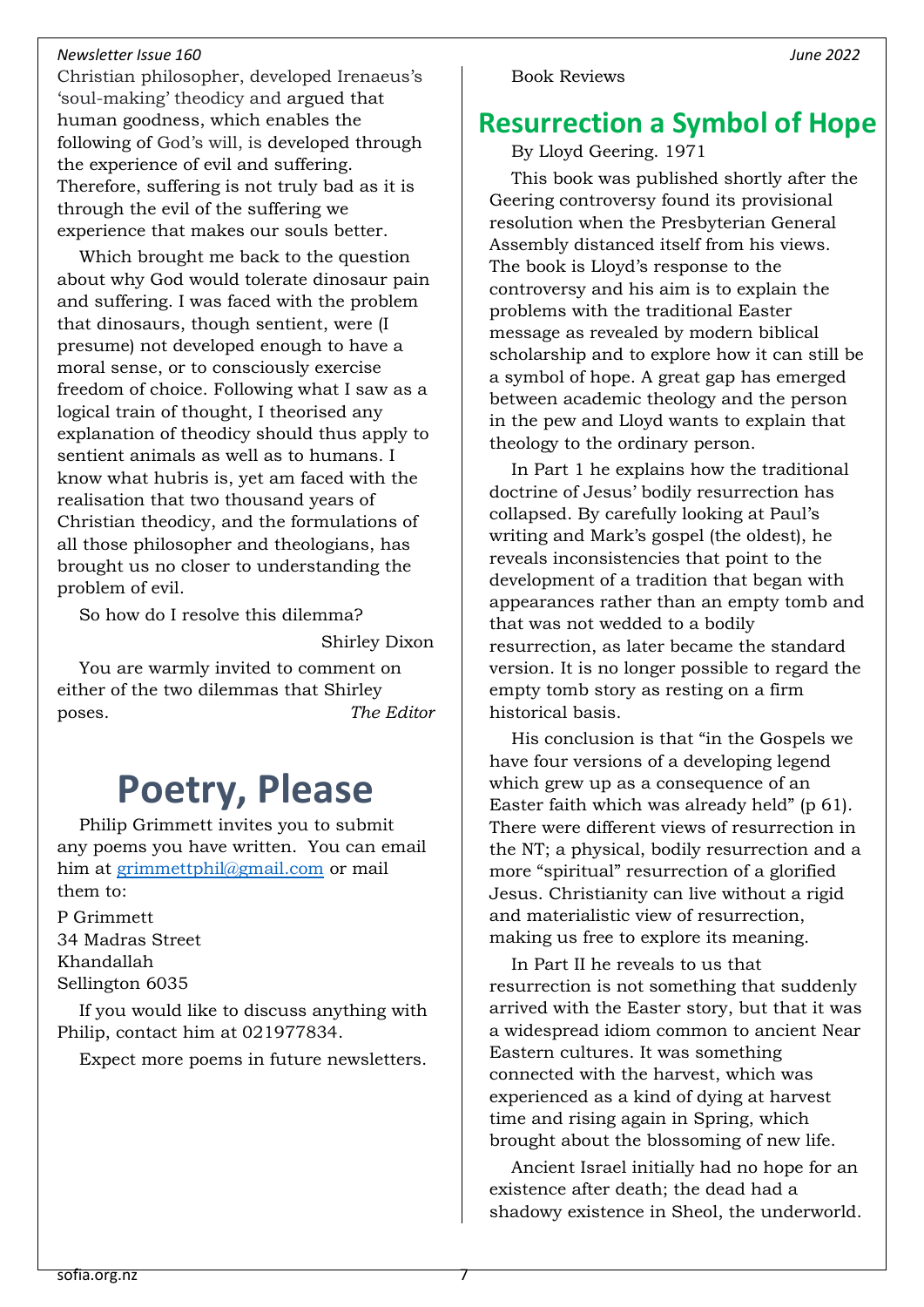This was a surprising contrast especially to Egypt, which was preoccupied with the issue of death.

In ancient Israel, born of the devastation of the Babylonian exile, this mythological theme was transformed into a hope for the revival of the people of Israel. Israelite thinking was corporate in nature, so that this hope referred to the people as a whole rather than to any particular individual.

A belief in a general resurrection at the end-time emerged even later and at the time of Jesus was accepted by the Pharisees but not by the Sadducees.

Lloyd carefully examines the biblical Easter traditions, with a result that they do not provide us with a uniform picture. There were no witnesses to the resurrection itself. Some have a more physical picture, while others have Jesus going through locked doors. The gospel accounts of the appearances of the risen Lord cannot be reconciled with one another. The apocryphal Gospel of Peter provides more detail about the resurrection, giving credence to the conclusion that an original tradition was embellished.

Lloyd's background in Old Testament and also (which I only learnt about recently) his teaching of religious studies in Australia enable him to provide a richly detailed and illuminating account of the background to the resurrection idiom. He also shows himself to be knowledgeable in New Testament and the early thinkers in the church. It is only at the end where he tries to make a case that the resurrection of Jesus and the resurrection in the end-time can be a symbol of hope that he seems to me to be making a strenuous but not very successful attempt to breathe new life into a theme that he has rationally rejected. It seems petty-minded to pick holes in a work that far exceeds my own abilities, but I note that there seems to be no mention of the mystery religions, which provided their adherents with an experience of transcendence. Also, Jurgen Moltmann's Theology of Hope is not mentioned, though it is concerned with exactly his theme; resurrection as a symbol of hope. This book

was very influential, but perhaps Lloyd found it too abstract and theoretical.

You can download this book for free: see [https://www.religion](https://www.religion-online.org/book/resurrection-a-symbol-of-hope/)[online.org/book/resurrection-a-symbol-of](https://www.religion-online.org/book/resurrection-a-symbol-of-hope/)[hope/](https://www.religion-online.org/book/resurrection-a-symbol-of-hope/)

*The Editor*

#### <span id="page-7-1"></span>**Staring at the Sun**

Overcoming the Terror of Death by Irvin Yalom

It is a relief to turn to this book after reading the intricate abstractions of the theologians (whether Geering, Barth or Moltmann). Irvin Yalom is an American psychiatrist and an existential psychotherapist for whom death, along with the other themes of human freedom, individuality and the meaning of life, is a central issue that belongs fundamentally to existence. His therapeutic aim is to transform what for some people is a terror of death into an ordinary anxiety. The book consists of many beautifully written case studies of clients that have come to him for therapy, as well as reflections of his own and philosophical thoughts about death. It is a deeply personal book which I found illuminating and easy to read.

*The Editor*

# <span id="page-7-0"></span>**Karl Barth on Death**

Nobody talks much about Karl Barth these days, and the assumption is that he is "neo-orthodox', by which people tend to mean that he is a reactionary conservative who reversed at least some of the gains that 19th Century liberal theology had brought about. They don't realise, for example, that he wrote *Protestant Theology in the 19th Century*, a comprehensive discussion of the great figures of the 18th and19th Century (including Ludwig Feuerbach and Friedrich Nietzche, so beloved by Lloyd Geering!). This showed that he had thoroughly studied and understood the liberal theology that he turned against.

Karl Barth became famous for his "Ganztodtheorie", the idea that it is the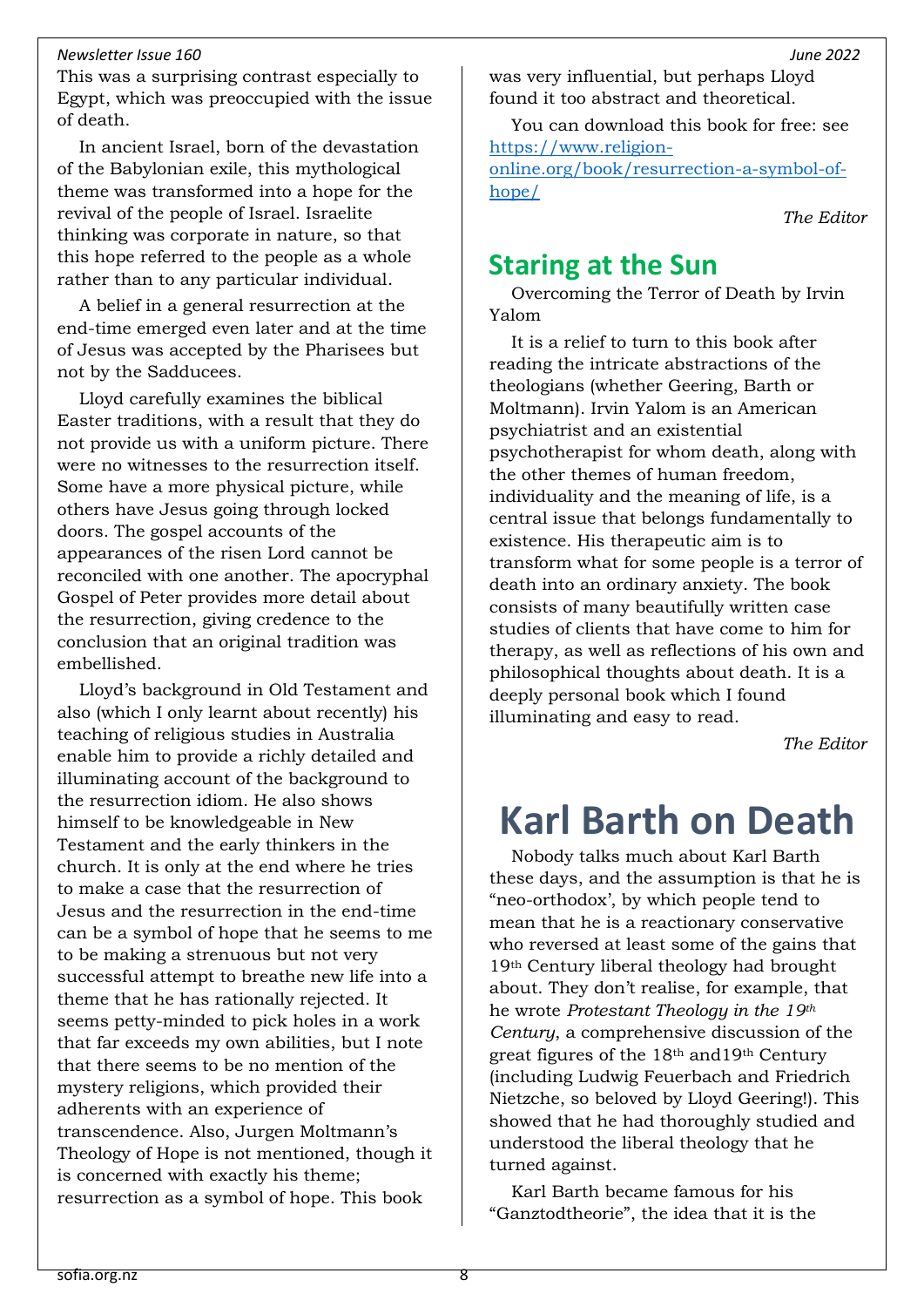whole person who dies, both body and soul. Barth opposed the view that humans had an immortal soul; instead, he declared that the early church did not live from a timeless truth but from remembering Jesus' story. I get lost in his complex and abstract thinking, but some things he says do resonate with me.

- 1. We worry about what comes after death but pay little attention to what came before our birth, even though the two are equivalent.
- 2. "The human being as such has no beyond and doesn't need one, for God is his beyond." That's at least worth thinking about.
- 3. The human being doesn't look forward to an extinction that will be replaced by an endless, immortal existence.
- 4. The human being doesn't hope to be saved from the finiteness and mortality of his existence, but rather for an eternalising that is a transformation through which the ego becomes identical with its life, which we could call eternal life.

If I've understood him right, he is saying that our life as a whole, the moments from birth to death, are summarised and eternalised, or taken up into the life of God. God who was our counterpart in life also serves as our counterpart in death.

It is really interesting that Barth has to admit that the biblical basis for what he has to say about death is very thin. That is quite devastating since his whole theology is based on the concept of the Word of God, of divine revelation, of God communicating himself to us rather than us ascending to the divine. He may be every bit as skeptical as Lloyd Geering; he just expresses himself more carefully and circumspectively.

*The Editor*

# **Judgement**

<span id="page-8-1"></span>Traditional Christianity thinks of life after death, divine judgement and heaven or hell as its unique property.

But ancient Egypt had its own pictures of human destiny. In particular, the picture below portrays its view of the last judgement. The jackal-headed god Anubis is weighing a human heart against a feather. The ibis-headed god Thot records the detail like a good scribe, while the evil-looking beast Ammit waits to devour those that fail the test. Those whose heart is lighter than a feather because it is not weighed down by evil deeds will pass the test and progress to the afterlife.



Traditional Christianity assumes that the death and resurrection of Jesus is something unique that provides the basis for a belief in an afterlife, but, as Eugen Drewermann argues, the New Testament actually has nothing new to say about death that wasn't already present in Ancient Egypt. Descent into the underworld, resurrection and ascension are all there, and make sense, whereas the views in the New Testament do not hang together well.

*The Editor*

# <span id="page-8-0"></span>**Death for Animals**

*A poetic and meditative reflection by Eugen Drewermann on the meaning of death for animals. By contrast, with the emergence of reflective self-awareness, we humans know that death ultimately claims us all.* 

Somewhere on the prairie a herd of gnu and gazelle is grazing. A peaceful picture that knows no fear, and yet a cheetah is hiding in the bushes, ready to leap out at its prey. The animals see him in the distance, but they take no notice; the flight distance is too great. Admittedly, it is not so great that a predator with its speed couldn't overtake them – the cheetah is the fastest of all land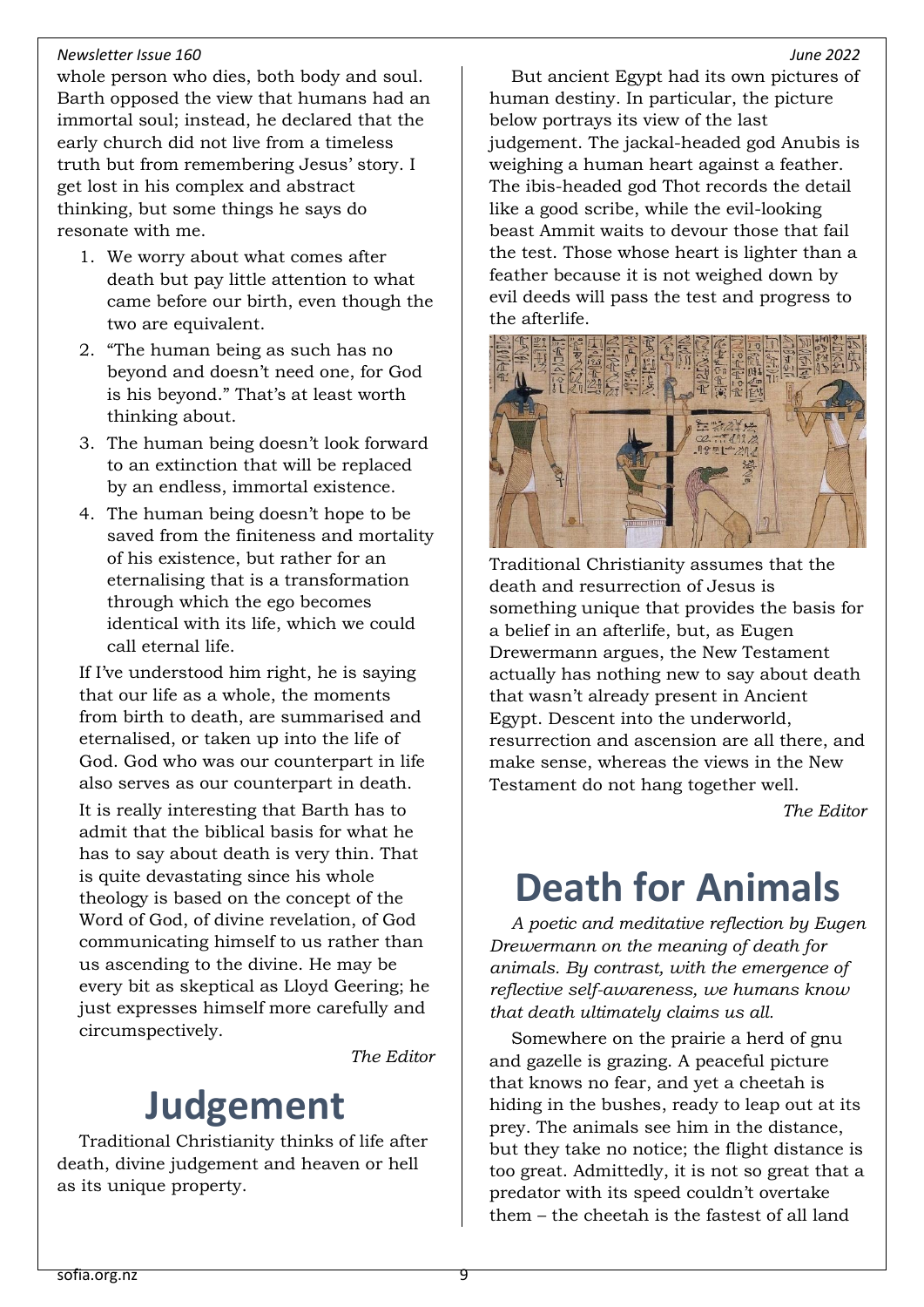predators. In any particular case it is pure chance that determines which animal it chooses as its victim – one is a little bit further away from the others, another is turned away and can't see him, a third appears a little bit ungainly – tiny differences of this sort decide on the life or death of an animal.

Now the chase begins. The whole herd takes off in panic. From somewhere the signal to flee came, and all the animals join the flight of the others, in everything like them, an indistinguishable part of the whole, except for this one that is through some triviality different from them. The cheetah doesn't let that one out of its sight. It must chase it, without being distracted, to exhaustion. Then the vultures above and the jackals and hyenas below wait for the leftovers and the herd goes back to peacefully grazing the vast prairie, exonerated from death.

In the life of animals, death is only an ambush, a moment in the coming and going, in the rhythm of the world. Only for us humans is the cheetah omnipresent, only we never find the way back to the security of animal instincts, only we feel secure when we have checked every bush and shrub for possible dangers and have ensured they are safe. We live continuously with death. But is that a life, always living against death?

Eugen Drewermann

# <span id="page-9-0"></span>**A Post-modern Heaven**

The last chapter of Julian Barnes's book *A History of the World in 10½ Chapters* is titled 'The Dream.' The narrator dreams that he wakes up and finds himself in his own bed, but in a radically different world. All his wants and desires are fulfilled, without disappointment. He can eat breakfast for lunch and dinner, shop as much as he wants, play golf again and again. His nursestewardess provides encouragement and support. Although she is unwilling to have sex with him, another partner is quietly provided.

Gradually it dawns on him that he is in heaven. There is an old heaven, in which people praise God, but it has been in decline, so there is now a new heaven.

He expresses an interest in being judged, and the judge reads through everything he experienced in life, but comes up with the disappointingly bland verdict, 'You are OK'.

He learns that people eventually opt to end their lives, voting for oblivion. After a long but unspecified time, in which he gets his golf score down to 18, has tried numerous other sports, and met virtually every footballer, he realizes that it is time for him to begin to make his decision.

This cleverly written story reveals that while heaven may sound like a great idea, if you think out the reality, it loses its charm. Julian Barnes has thoroughly deconstructed the age-old human dream of heaven.

I am reminded of Peter Cook and Dudley Moore's film *Bedazzled*. There, when asked why he rebelled and was thrown out of heaven, the devil explains that he was expected to dance around God, praising and adoring Him without ceasing for an infinity of time. That turned out to cause him to become very angry with his heavenly Majesty.

*The Editor*

# <span id="page-9-1"></span>**Internet Corner**

*The Internet revolution is as far-reaching and radical as the print revolution in the 16th Century, that brought about Martin Luther and Protestantism. So here are some pointers to valuable content among the enormous flood of material.*

#### <span id="page-9-2"></span>**Religion Online**

This website is a treasure-trove. You can find enormous quantities of books on religion here, including the following four from Lloyd Geering:

[Resurrection: A Symbol of Hope](https://www.religion-online.org/book/resurrection-a-symbol-of-hope/)

[Fundamentalism: the Challenge to the](https://www.religion-online.org/book/fundamentalism-the-challenge-to-the-secular-world/)  [Secular World](https://www.religion-online.org/book/fundamentalism-the-challenge-to-the-secular-world/)

[The World to Come: From Christian Past to](https://www.religion-online.org/book/the-world-to-come-from-christian-past-to-global-future/)  [Global Future](https://www.religion-online.org/book/the-world-to-come-from-christian-past-to-global-future/)

[God in the New World](https://www.religion-online.org/book/god-in-the-new-world/)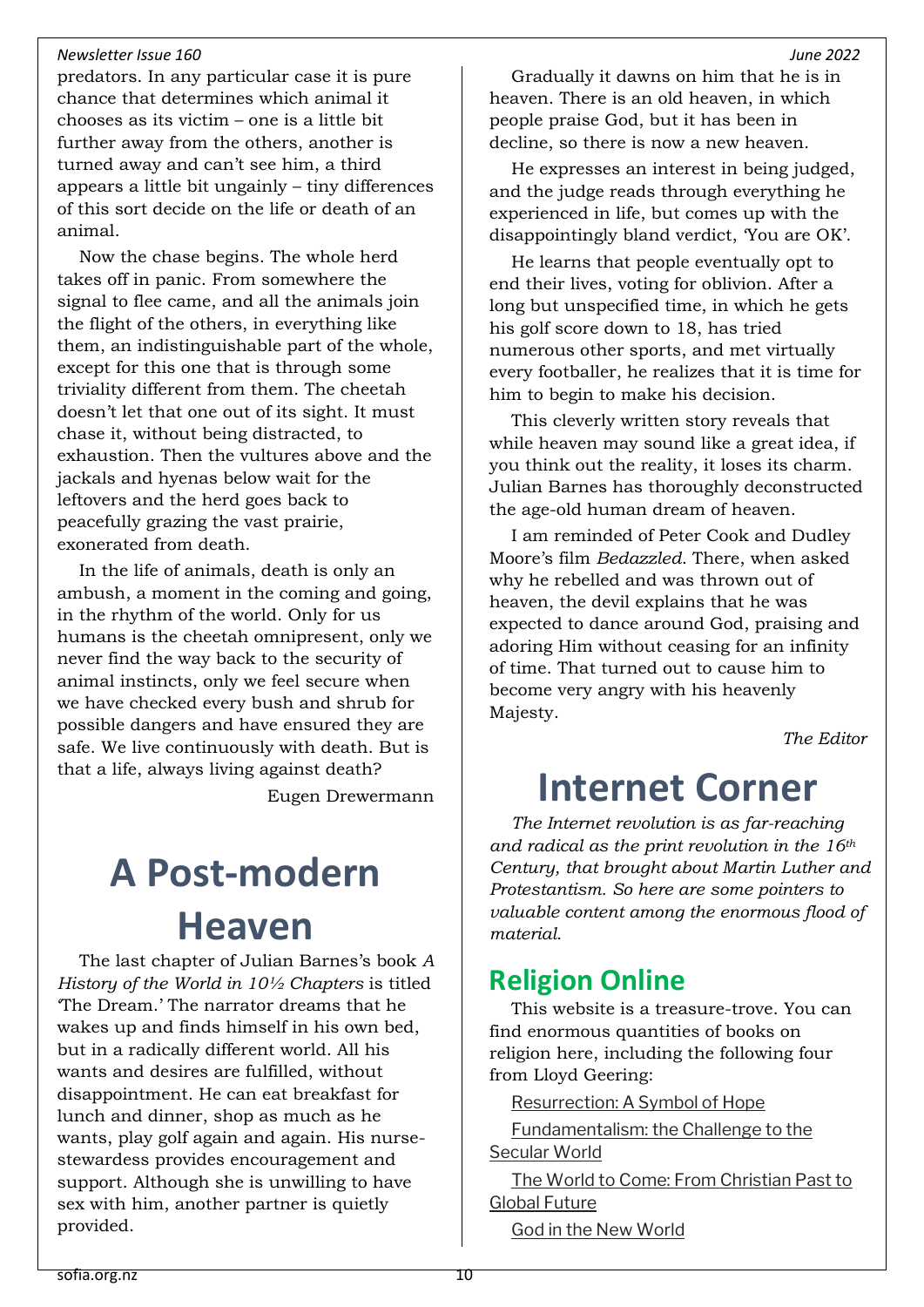## <span id="page-10-0"></span>**Horror & Hope**

The conflicted legacy of Christianity Dominic Kirkham's thoughtful account of humanity's present perilous position.

When Boris Johnson addressed the Ukrainian Rada (Parliament) on May 3, 2022, he acknowledged that, "*The truth is we were too slow to grasp what was really happening and we collectively failed."*

Christianity is a global phenomenon that has affected the lives of millions of people and expressed itself in many ways over the centuries. Often these expressions have been at odds with the core values of the gospel and teachings of Jesus. Imperialism, colonization, anti-Semitism, racism,

misogyny – name but some issues – have all been associated with this religion almost from the outset. They are part of a legacy that we can no longer evade in the face of the many questioning voices of the modern world.

But how has this curious and conflicted situation come about? And did Jesus even intend to found a new religion?

Drawing on modern scriptural studies, current academic-thinking, and several decades of personal religious and monastic life the writer seeks to find answers, examining the historical record of the past

two millennia. In a world that is increasingly secular and sceptical of religious claims the answer to how the Christian legacy is to be presented in a post-Christian world is crucial for the future and the challenge this book seeks to address.

What I was challenged to follow up was Kirkham's mention of a book by the late Michael Goulder *'A tale of Two Missions'*. It seems many of us have grown up with the Pauline testament and taken it at face value. Historically and in reality Christianity began with two missions.

The Petrine Mission based in Jerusalem led by Peter and James (brother of Jesus) men who had known Jesus and who continued to observe the Jewish dietary laws, and the nature of Jesus' divinity.

As the years passed these divisions deepened to outright hostility and enmity between members of the two missions, so much that we find one denouncing the other as 'the devil's seed'.

The Pauline mission was focused on reaching out beyond the constraints of Judaism to the gentile world. This meant abandoning Jewish practices such as circumcision and kosher regulations. Paul was convinced that God had intervened in history through Jesus in a decisive way and



that the end of time was imminent. Though he had never met Jesus there was never any doubt in Paul's mind as to his pre-existent divine status.

And on the subject of hope, Kirkham writes:

"One of the effects of COVID-19 is that it has challenged the longstanding hubris that we can manipulate nature for our benefit. It has also reawakened an awareness of the significance of the natural world for many suffering under the restraints of lockdown. There has even been a resurgence of neo-paganism with its appreciation of the natural rites and rituals attuned to the seasons of the year; of the natural forces or 'goddesses' so

effectively excoriated from the biblical record."

Note: The book cover shows a detail from the painting by Raphael, *Sistine Madonna and Child.* You can use Google to view the complete picture.

Beverley Smith